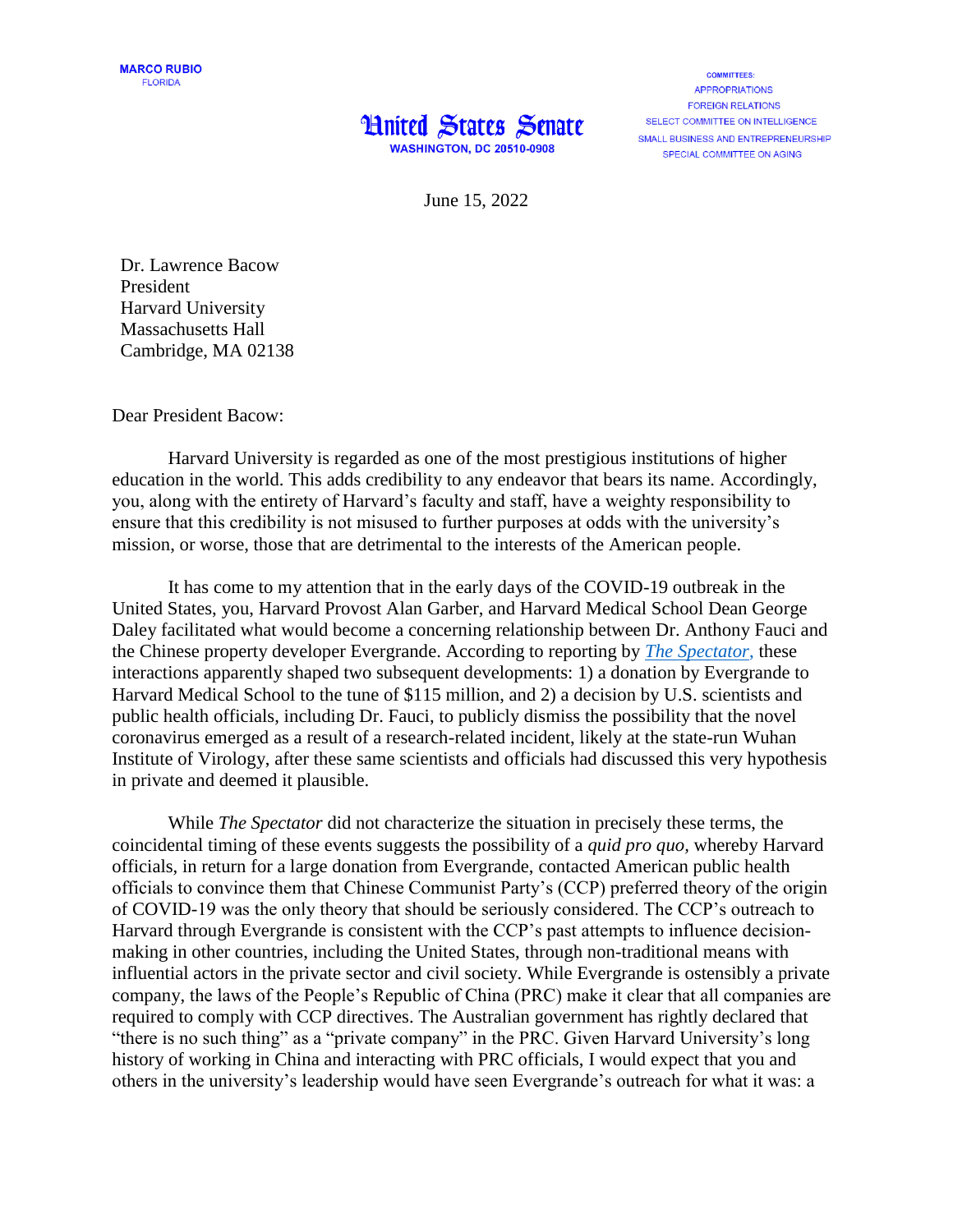CCP attempt to obscure the origin of the coronavirus that causes COVID-19 and absolve itself of responsibility for having caused the worst pandemic in a century.

As Vice Chairman of the Senate Select Committee on Intelligence and a member of the Senate Committee on Appropriations, I have a responsibility to the American taxpayer to ensure that recipients of federal funding, like Harvard, are not complicit in the CCP's malicious attempts to subvert the interests of the United States, including the search for the origin of COVID-19. As such, I request your prompt response to the following questions:

- 1. Did you, or other members of Harvard's administration, contact the Federal Bureau of Investigation (FBI) or other law enforcement agencies with concerns about Evergrande's attempt to contact Dr. Fauci through Harvard?
- 2. When Evergrande Founder and CCP member Xu Jiayin contacted you in January 2020, he reportedly asserted that there had been no interaction between the National Institute for Health (NIH) or the U.S. Centers for Disease Control and Prevention (CDC) and their counterparts in the PRC. Were you not aware that Dr. George Gao, the director-general of the Chinese CDC, had not only been in contact with Dr. Robert Redfield, the U.S. CDC Director, on multiple occasions since the beginning of January but that Gao had also refused support offered by the United States?
- 3. When Harvard Medical School Dean George Daley contacted Dr. Fauci on February 2, 2020, had Evergrande already communicated its intent to pledge \$115 million to Harvard Medical School?
- 4. Please provide, publicly, the terms of the donation made by Evergrande to Harvard Medical School. Did Evergrande condition this donation on any specific action by Harvard or Harvard faculty?
- 5. Please disclose the details of the meeting between Evergrande and Dean Daley mentioned in Dean Daley's February 2nd email to Dr. Fauci.
- 6. Please disclose the full contents of the redacted email from Evergrande's Chief Health Officer, Dr. Jack Lu, to Dean Daley that was included in the February  $2<sup>nd</sup>$  email.
- 7. Please provide a full accounting of how Harvard spent the \$12 million of the \$115 million donation it has received from Evergrande. Can you detail whether any of that money went directly to the Harvard Medical School leadership?

The United States has entered an era of great power competition with the CCP, a regime that has explicitly called for the displacement of the United States as the world's leading power. It is incumbent on all Americans to be vigilant against the CCP's attempts to weaken the United States and our institutions, including our educational institutions. Based on Harvard's previous interactions with Evergrande and, by extension, Beijing, I can only assume that Harvard is either